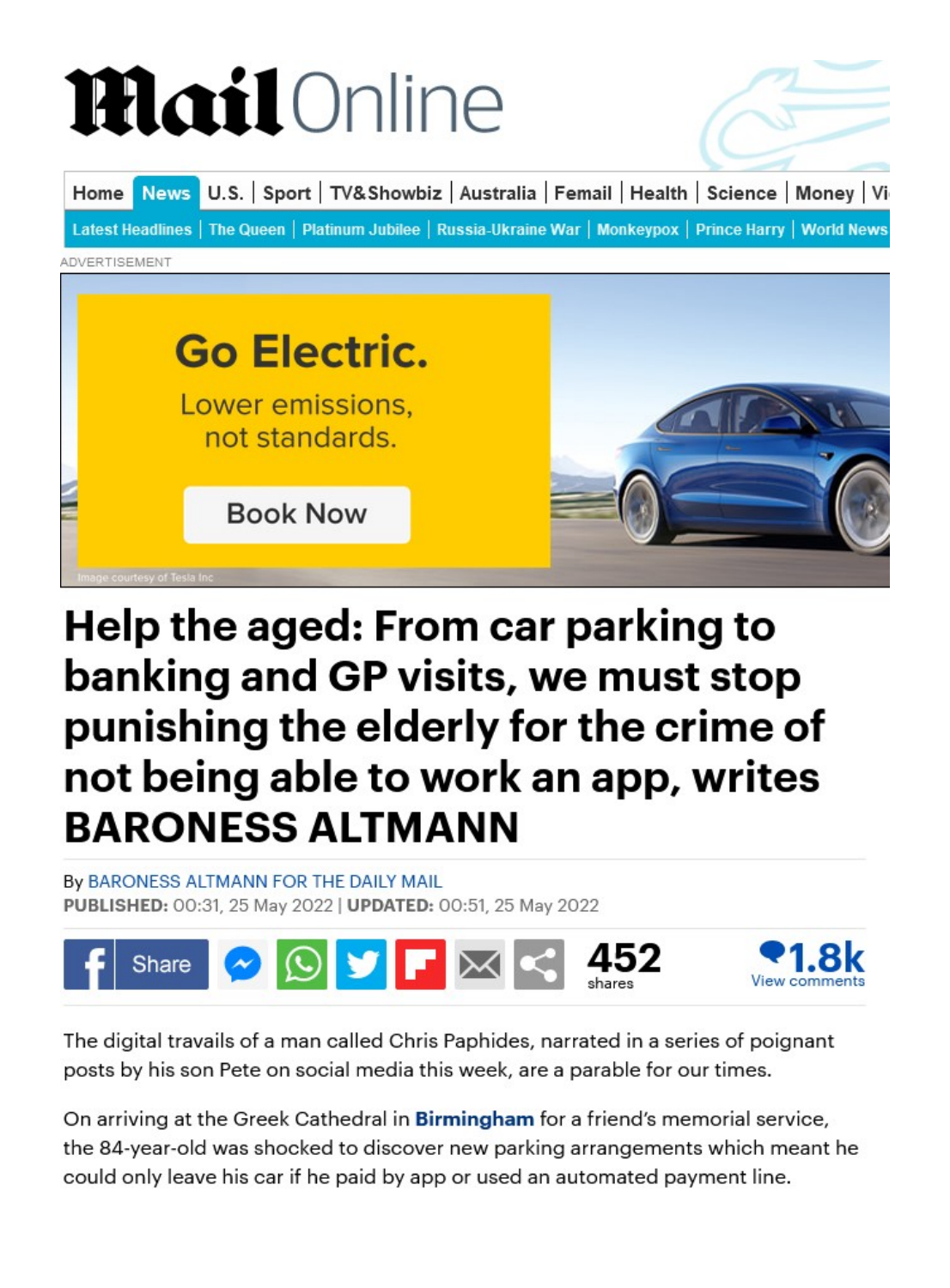In this age of 'computer says no', he could not get to grips with either of these options but, rather than miss the service, he decided to leave his car anyway.



Back home, he called his son to ask if he could help explain to the parking company what had happened and try to remedy the situation.

Nobody took any notice of Pete's explanations and it wasn't long before a fine landed on his father's doormat — a fine he will never be able to pay as he had sadly passed away in the interim, leaving his grieving son to navigate the labyrinthine administration involved in trying to have the penalty annulled.

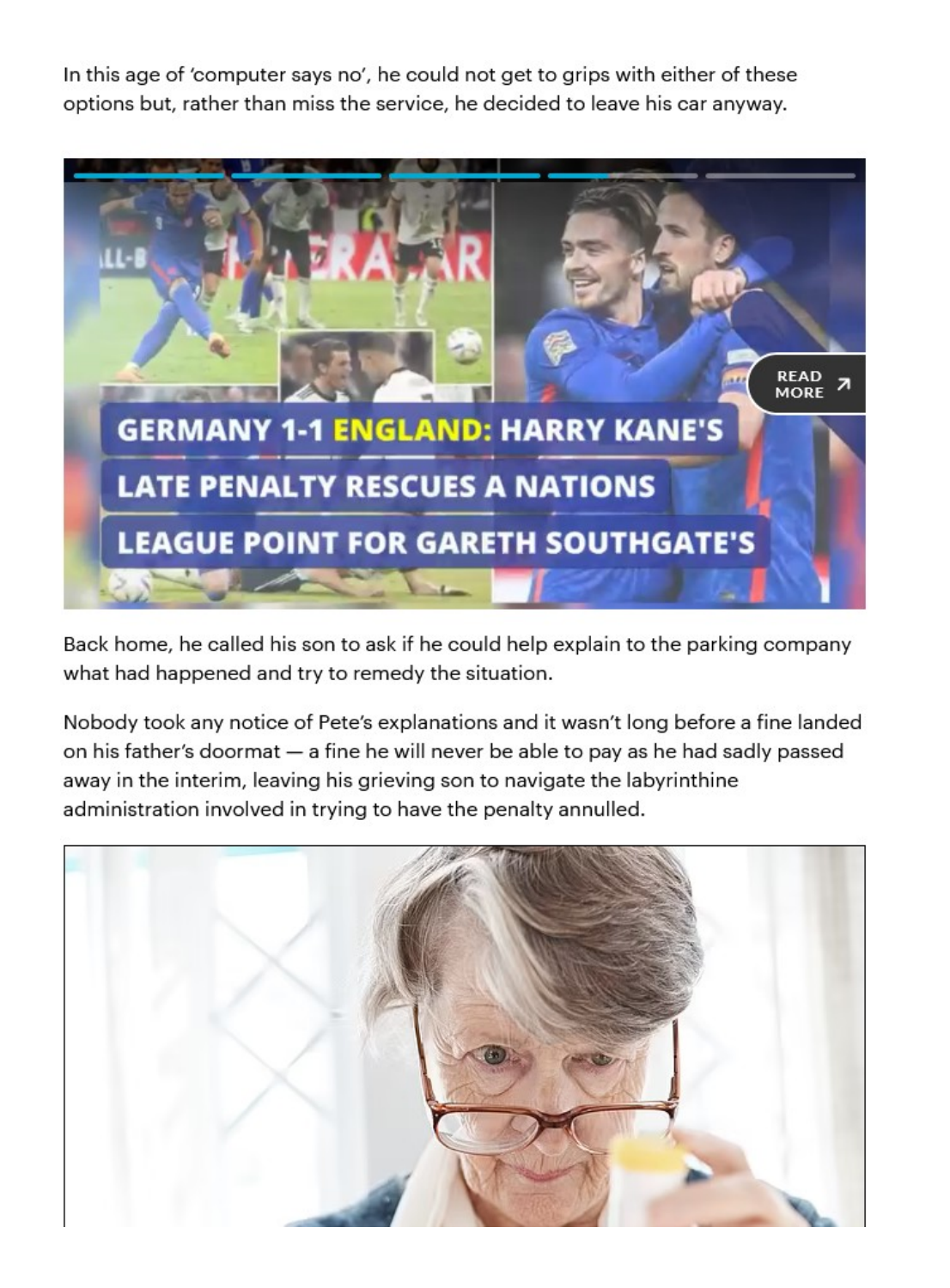

'For centuries older generations have had to accommodate the advances taking place around them. Nonetheless, the speed of change in our digital world is unprecedented'

The episode is a disgrace and I wish I could say it was an isolated incident. Alas, it is as familiar to me as it is distressing, a small but all-too-real illustration of the struggles faced by so many of our precious older generation in a digitally obsessed age, when everything from paying your bills to making an appointment with your doctor needs to be done over the internet or via a smartphone app.

For those of us who are fully at home with both of these methods, this may not be a big deal, but it is quite the opposite for those who aren't.

The majority of those left behind by the drive to digitise even the most vital services are elderly or disabled. For assorted reasons they cannot — or do not feel confident enough — to embrace digital technology and, as a result, they find themselves excluded from accessing vital services.

And they represent a not insubstantial proportion of the population: last year, the Office for National Statistics reported that three million people were 'offline' meaning they did not access the internet — more than two million of them aged 70 plus.

Even among mobile phone users, ten per cent don't own a smartphone, denying them the capacity to download the 'apps' with which so many companies seem to be entirely obsessed and increasingly foist on their customers in an effort to cut costs and increase their profits.

As a result, a large section of society is left feeling at best marginalised, at worst completely forgotten — not my words, but those of the writer of one of the many letters I receive each month as a result of my work championing the rights of older people.

When I was Pensions Minister in David Cameron's Conservative government in 2015, the Prime Minister wanted me to accept a new cross-Government role as Minister for Older People, and I was thrilled.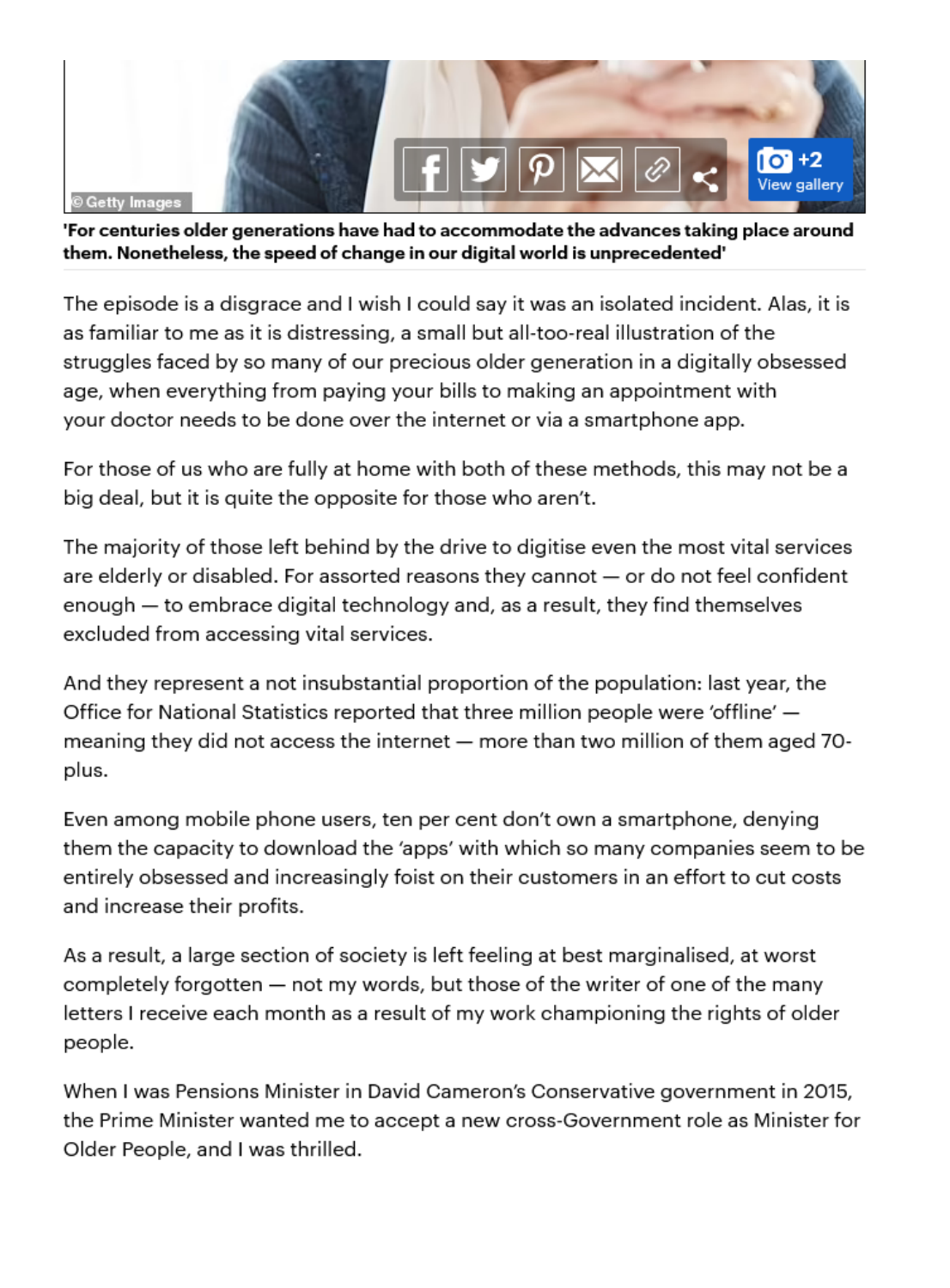## **ARTICLE**



## Share this RELATED ARTICLES



[soar ANOTHER £800 in](https://www.dailymail.co.uk/news/article-10848623/Government-tax-soars-12-year-year-50bn-April.html) **Leave their Manchester** October: More... **bungalows which...** 



Energy bills are set to **Pensioners REFUSE** to

۰

Sadly, my department squashed the idea and there is still no government minister with specific responsibility for looking after the interests of older citizens. Yet that role is much-needed.

<sup>I</sup>constantly hear from older people who are fed up with organisations that trumpet their technological advances in the name of progress and efficiency but, in reality, are mostly cutting costs to please their shareholders while increasingly disadvantaging digitally excluded groups.

In my view, this is nothing less than discrimination.

How else to describe the plight of the lady who wrote to tell me she could no longer visit her local park because she can't use the new car-parking system, which — like the one that confronted Chris Paphides — requires you to download an app, which she can't do as she doesn't own a mobile phone.

Or the 87-year-old who, befuddled by his bank's automated system, has to rely on a kindly neighbour to make a 30-mile round trip to his nearest bank to withdraw cash and pay his bills since his local branch closed.

Unrecognisable though this attitude may be to the younger generation, he just doesn't trust any form of online transaction.

Time and again these letters land on my desk, filled with every emotion from frustration to heartbreak, bewilderment to anger.

One woman wrote of her struggle to visit her ailing husband in hospital as she couldn't use the automated car park, forcing her to rely on often unavailable neighbours for lifts.

In her 70s, she would love to adopt the new technology but her arthritic fingers make it impossible for her to use a smartphone.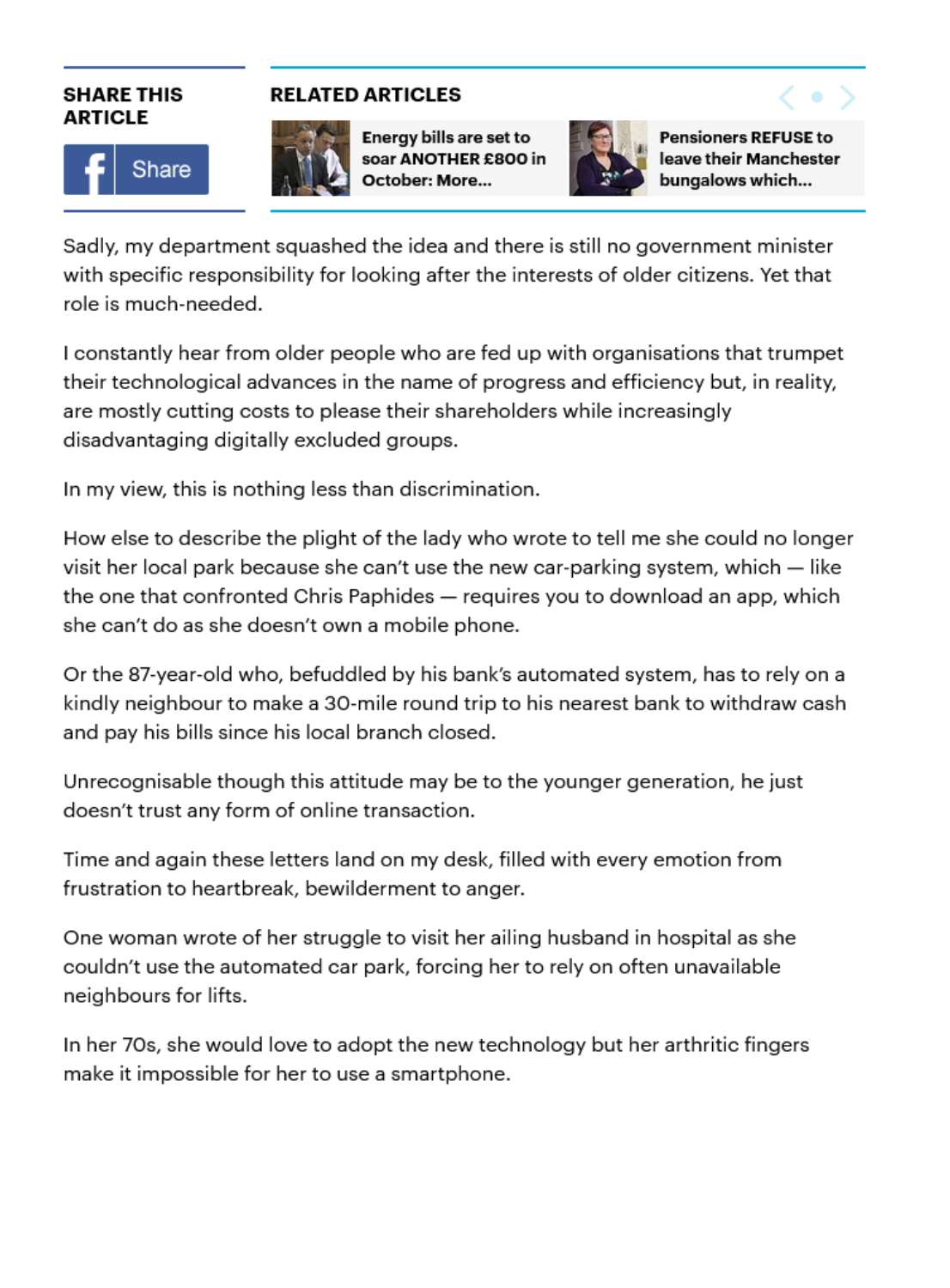

'I constantly hear from older people who are fed up with organisations that trumpet their technological advances in the name of progress and efficiency but, in reality, are mostly cutting costs to please their shareholders'

A lady in her 80s who lives alone and is almost blind contacted me in despair at the impossibility of engaging with almost anyone from her bank, and even from official bodies or major stores.

As she put it, the assumption is made that everyone in the country has a smartphone or an iPad and an array of apps to rely on.

'There is now no way you can pick up a phone, dial a number and be answered by a voice asking how they can help,' she wrote. 'Is this too much to ask?'

Apparently so, and never more than in the past two years: alongside the pandemic's many horrors was the sense of heightened isolation experienced by the elderly, many of whom found themselves locked out of the simple pleasures that gave their life structure and meaning, be it a visit to a café or a trip to the shops. The elderly have emerged from two years of on-and-off lockdowns to find those same cafes and shops have not restored previous services.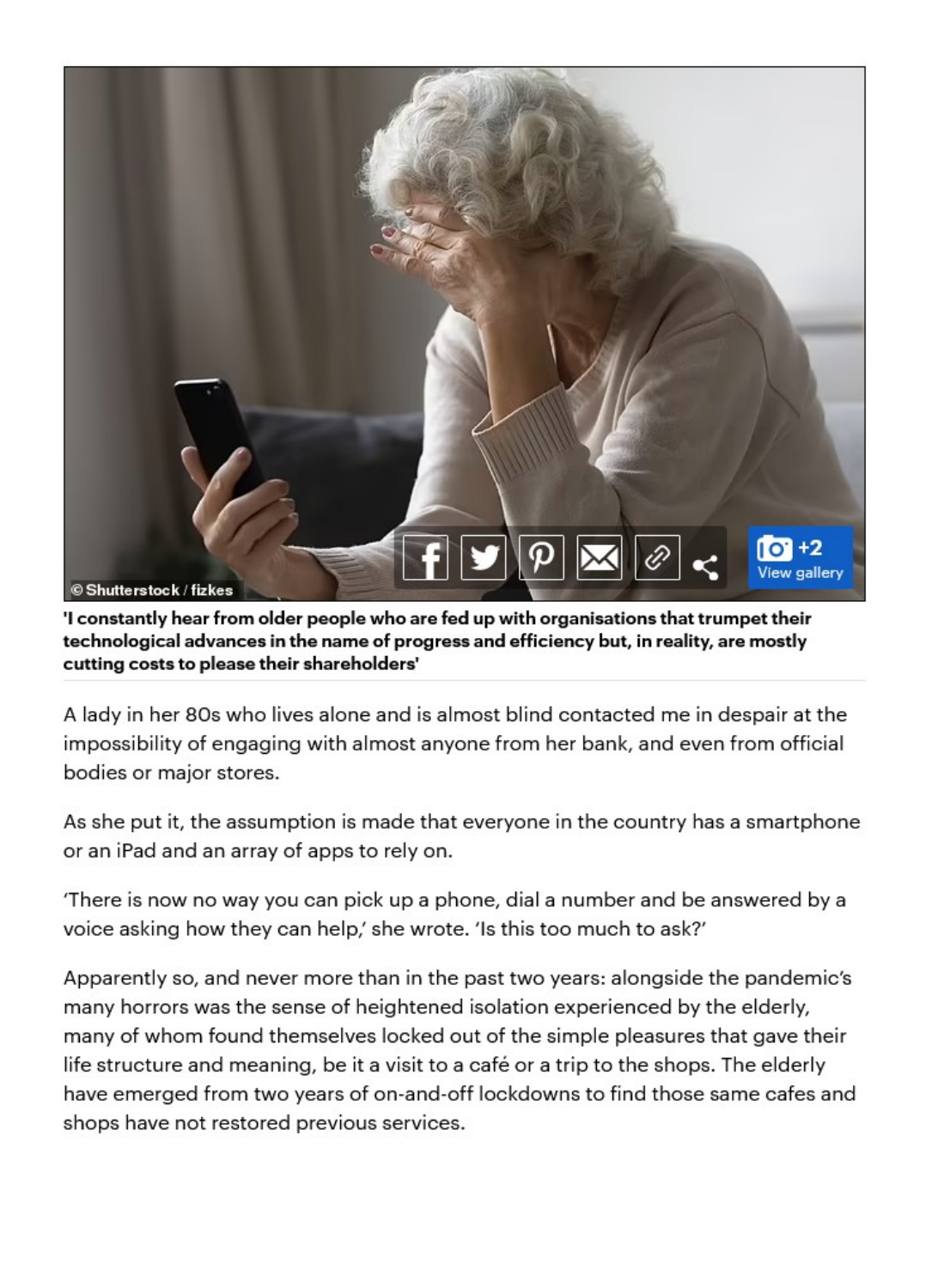Meanwhile, having found a convenient excuse for limiting human interaction, public services from utility companies to GP surgeries seem determined to force everyone online, without making any provision for those who are incapable of doing so.

Many elderly people rely on simple human contacts for help with their queries or complaints. But all too often, the first point of contact is an automated telephone system designed to make it as difficult as possible to speak to an actual person.

Little wonder that the elderly — by and large a stoical generation, not inclined to kick up a fuss — feel marginalised and ignored, and sometimes feel they are being wished away as a troublesome inconvenience.

I don't want to suggest for a minute that these sentiments apply to everyone: I know ninety somethings who are incredibly technologically switched on and adaptable, including my 90-year-old mother, who, while far from a tech whiz, learnt how to email during lockdown, to the great surprise of her offspring.

Meanwhile, for many younger people and those working long hours, moving to digital is welcome time-saving progress.

This is not about resisting change. Life is a permanent state of transition and for centuries older generations have had to accommodate the advances taking place around them. Nonetheless, the speed of change in our digital world is unprecedented.

Progress should not be dressed up as improvement if, in reality, it leaves out millions of people.

Instead of prioritising profit, companies must consider the needs of their customers as a whole, rather than dumbing down to the lowest common and cost-effective denominator while abandoning so many good people.

As Pete Paphides put it at the end of his social media post, it is heartbreaking how difficult we have made it for the elderly to go about their daily business, 'terrorising' them for the crime of not knowing how to download an app.

It has to stop. We require urgent action to ensure the needs of those who can't participate in this brave new online world are taken into consideration — a belt-andbraces approach, as Dame Esther Rantzen put it yesterday, that combines access to smart technology with the opportunity for others to speak to a human being.